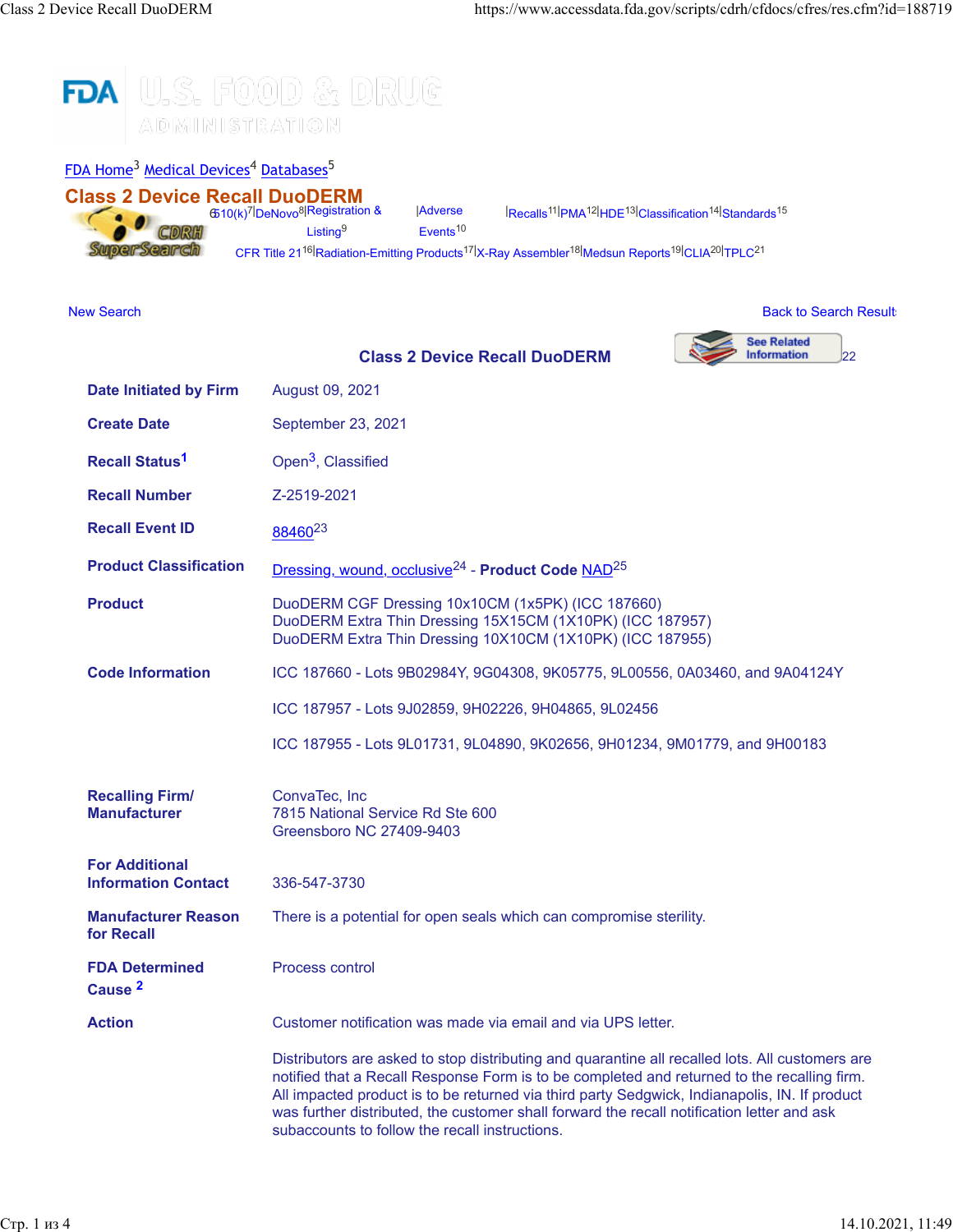| <b>Quantity in Commerce</b> | 2,734,830 units                                                                                                                                                                                                                                                                                                                                                                                                                        |
|-----------------------------|----------------------------------------------------------------------------------------------------------------------------------------------------------------------------------------------------------------------------------------------------------------------------------------------------------------------------------------------------------------------------------------------------------------------------------------|
| <b>Distribution</b>         | International distribution to the countries of Argentina, Aruba, Australia, Bonaire, Brazil,<br>Canada, Chile, , Colombia, Costa Rica, Curaco, Dominican Republic, Ecuador, Egypt, El<br>Salvador, Guatemala, Hong Kong, Indonesia, Iran, Malaysia, Mexico, Myanmar, Nicaragua,<br>New Zealand, Panama,<br>Peru, , Pakistan, Paraguay, Qatar, Singapore, South Korea, Switzerland, Taiwan, Thailand,<br>UAE, Uruguay, USA and Vietnam. |

**Total Product Life Cycle** [TPLC Device Report](https://www.accessdata.fda.gov/scripts/cdrh/cfdocs/cfTPLC/tplc.cfm?id=NAD)<sup>26</sup>

 $1$  A record in this database is created when a firm initiates a correction or removal action. The record is updated if the FDA identifies a violation and classifies the action as a recall, and it is updated for a final time when the recall is terminated. Learn more about [medical device recalls](http://www.fda.gov/MedicalDevices/Safety/ListofRecalls/ucm329946.htm)<sup>27</sup>.

<sup>2</sup> Per FDA policy, recall cause determinations are subject to modification up to the point of termination of the recall.

 $3$  The manufacturer has initiated the recall and not all products have been corrected or removed. This record will be updated as the status changes.

## **Links on this page:**

- 1. http://www.addthis.com/bookmark.php?u508=true&v=152&username=fdamain
- 2. http://www.addthis.com/bookmark.php
- 3. https://www.fda.gov/
- 4. http://www.fda.gov/MedicalDevices/default.htm
- 5. http://www.fda.gov/MedicalDevices/DeviceRegulationandGuidance/Databases /default.htm
- 6. /scripts/cdrh/devicesatfda/index.cfm
- 7. /scripts/cdrh/cfdocs/cfPMN/pmn.cfm
- 8. /scripts/cdrh/cfdocs/cfpmn/denovo.cfm
- 9. /scripts/cdrh/cfdocs/cfRL/rl.cfm
- 10. /scripts/cdrh/cfdocs/cfMAUDE/TextSearch.cfm
- 11. /scripts/cdrh/cfdocs/cfRES/res.cfm
- 12. /scripts/cdrh/cfdocs/cfPMA/pma.cfm
- 13. /scripts/cdrh/cfdocs/cfHDE/hde.cfm
- 14. /scripts/cdrh/cfdocs/cfPCD/classification.cfm
- 15. /scripts/cdrh/cfdocs/cfStandards/search.cfm
- 16. /scripts/cdrh/cfdocs/cfCFR/CFRSearch.cfm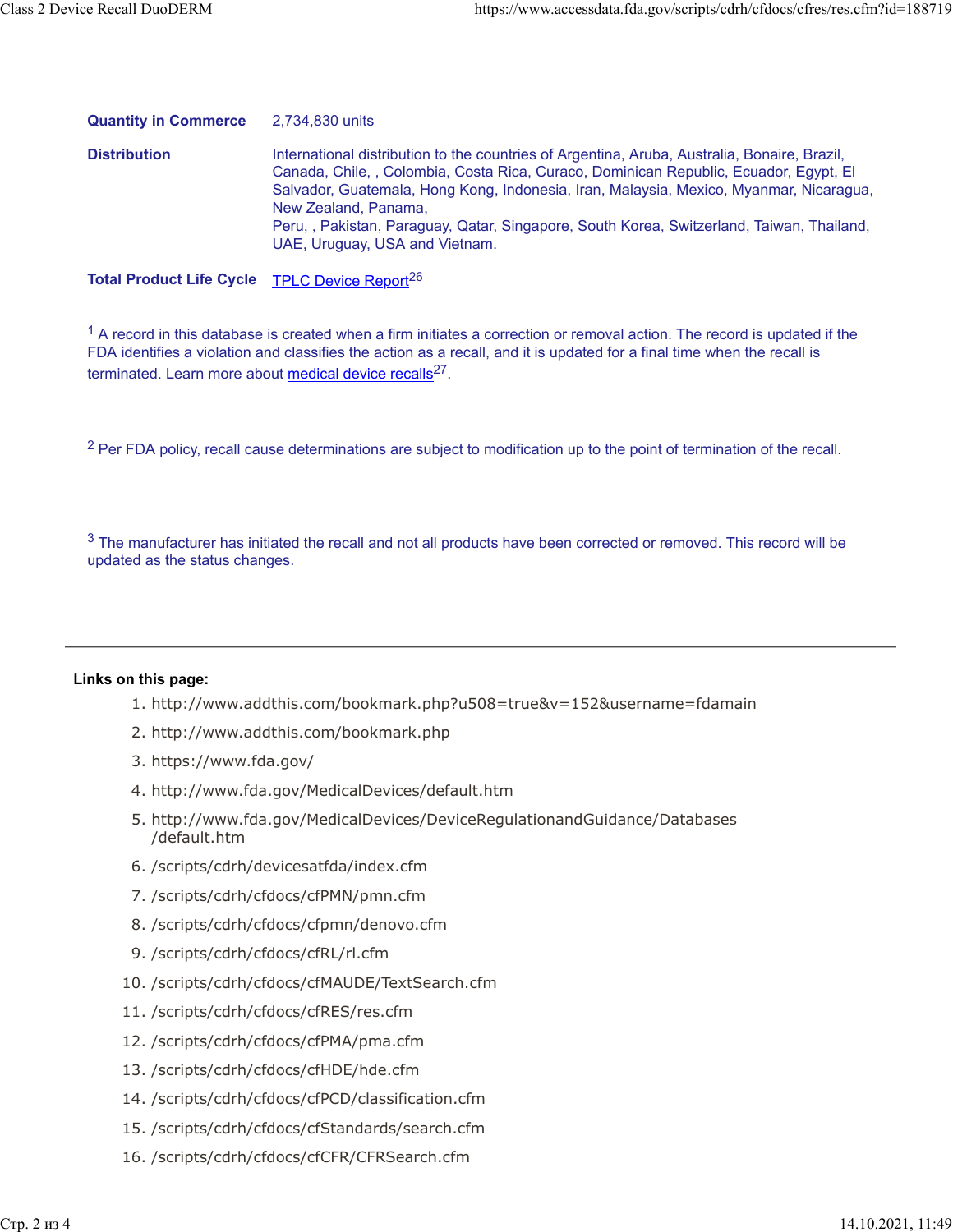- 17. /scripts/cdrh/cfdocs/cfPCD\_RH/classification.cfm
- 18. /scripts/cdrh/cfdocs/cfAssem/assembler.cfm
- 19. /scripts/cdrh/cfdocs/Medsun/searchReportText.cfm
- 20. /scripts/cdrh/cfdocs/cfClia/Search.cfm
- 21. /scripts/cdrh/cfdocs/cfTPLC/tplc.cfm
- 22. http://www.fda.gov/safety/recalls/enforcementreports/default.htm
- 23. /scripts/cdrh/cfdocs/cfRES/res.cfm?start\_search=1&event\_id=88460
- 24. /scripts/cdrh/cfdocs/cfPCD/classification.cfm?ID=NAD
- 25. /scripts/cdrh/cfdocs/cfPCD/classification.cfm?ID=NAD
- 26. /scripts/cdrh/cfdocs/cfTPLC/tplc.cfm?id=NAD
- 27. http://www.fda.gov/MedicalDevices/Safety/ListofRecalls/ucm329946.htm

Page Last Updated: 10/13/2021

Note: If you need help accessing information in different file formats, see [Instructions for Downloading Viewers](https://www.fda.gov/about-fda/website-policies/viewing-files) [and Players.](https://www.fda.gov/about-fda/website-policies/viewing-files)

Language Assistance Available: [Español](https://www.fda.gov/about-fda/about-website/language-assistance-services#spanish) | [繁體中文](https://www.fda.gov/about-fda/about-website/language-assistance-services#chinese) | Tiế[ng Vi](https://www.fda.gov/about-fda/about-website/language-assistance-services#vietnamese)ệt | [한국어](https://www.fda.gov/about-fda/about-website/language-assistance-services#korean) | [Tagalog](https://www.fda.gov/about-fda/about-website/language-assistance-services#tagalog) | [Русский](https://www.fda.gov/about-fda/about-website/language-assistance-services#russian) | [ةيبرعلا](hhttps://www.fda.gov/about-fda/about-website/language-assistance-services#arabic)| [Kreyòl](https://www.fda.gov/about-fda/about-website/language-assistance-services#creole) [Ayisyen](https://www.fda.gov/about-fda/about-website/language-assistance-services#creole) | [Français](https://www.fda.gov/about-fda/about-website/language-assistance-services#french) | [Polski](https://www.fda.gov/about-fda/about-website/language-assistance-services#polish) | [Português](https://www.fda.gov/about-fda/about-website/language-assistance-services#portuguese) | [Italiano](https://www.fda.gov/about-fda/about-website/language-assistance-services#italian) | [Deutsch](https://www.fda.gov/about-fda/about-website/language-assistance-services#german) | [日本語](https://www.fda.gov/about-fda/about-website/language-assistance-services#japanese) | [یسراف](https://www.fda.gov/about-fda/about-website/language-assistance-services#farsi)| [English](https://www.fda.gov/about-fda/about-website/language-assistance-services#english)

[Accessibility](https://www.fda.gov/about-fda/about-website/accessibility) [Contact FDA](https://www.fda.gov/about-fda/contact-fda) [Careers](https://www.fda.gov/about-fda/jobs-and-training-fda) [FDA Basics](https://www.fda.gov/about-fda/transparency/fda-basics) [FOIA](https://www.fda.gov/regulatory-information/freedom-information) [No FEAR Act](https://www.fda.gov/about-fda/jobs-and-training-fda/no-fear-act) [Nondiscrimination](https://www.fda.gov/about-fda/about-website/fda-nondiscrimination-notice) [Website Policies /](https://www.fda.gov/about-fda/about-website/website-policies) **[Privacy](https://www.fda.gov/about-fda/about-website/website-policies)** 

## **FDA**

U.S. Food and Drug Administration 10903 New Hampshire Avenue Silver Spring, MD 20993 Ph. 1-888-INFO-FDA (1-888-463-6332) [Contact FDA](https://www.fda.gov/about-fda/contact-fda)



## [For Government](https://www.fda.gov/federal-state-local-tribal-and-territorial-officials) [For Press](https://www.fda.gov/news-events)

[Combination Products](https://www.fda.gov/combination-products) [Advisory Committees](https://www.fda.gov/advisory-committees) [Science & Research](https://www.fda.gov/Science-Research) [Regulatory Information](https://www.fda.gov/Regulatory-Information) [Safety](https://www.fda.gov/Safety) [Emergency Preparedness](https://www.fda.gov/emergency-preparedness-and-response) [International Programs](https://www.fda.gov/international-programs) [News & Events](https://www.fda.gov/news-events) [Training and Continuing Education](https://www.fda.gov/training-and-continuing-education) [Inspections/Compliance](https://www.fda.gov/inspections-compliance-enforcement-and-criminal-investigations) [State & Local Officials](https://www.fda.gov/federal-state-local-tribal-and-territorial-officials) [Consumers](https://www.fda.gov/consumers) [Industry](https://www.fda.gov/industry) [Health Professionals](https://www.fda.gov/health-professionals) [FDA Archive](https://www.fda.gov/about-fda/about-website/fdagov-archive)

U.S. Department of Health & Human Services

## **Links on this page:**

- 1. http://www.addthis.com/bookmark.php?u508=true&v=152&username=fdamain
- 2. http://www.addthis.com/bookmark.php
- 3. https://www.fda.gov/
- 4. http://www.fda.gov/MedicalDevices/default.htm
- 5. http://www.fda.gov/MedicalDevices/DeviceRegulationandGuidance/Databases /default.htm
- 6. /scripts/cdrh/devicesatfda/index.cfm
- 7. /scripts/cdrh/cfdocs/cfPMN/pmn.cfm
- 8. /scripts/cdrh/cfdocs/cfpmn/denovo.cfm
- 9. /scripts/cdrh/cfdocs/cfRL/rl.cfm
- 10. /scripts/cdrh/cfdocs/cfMAUDE/TextSearch.cfm